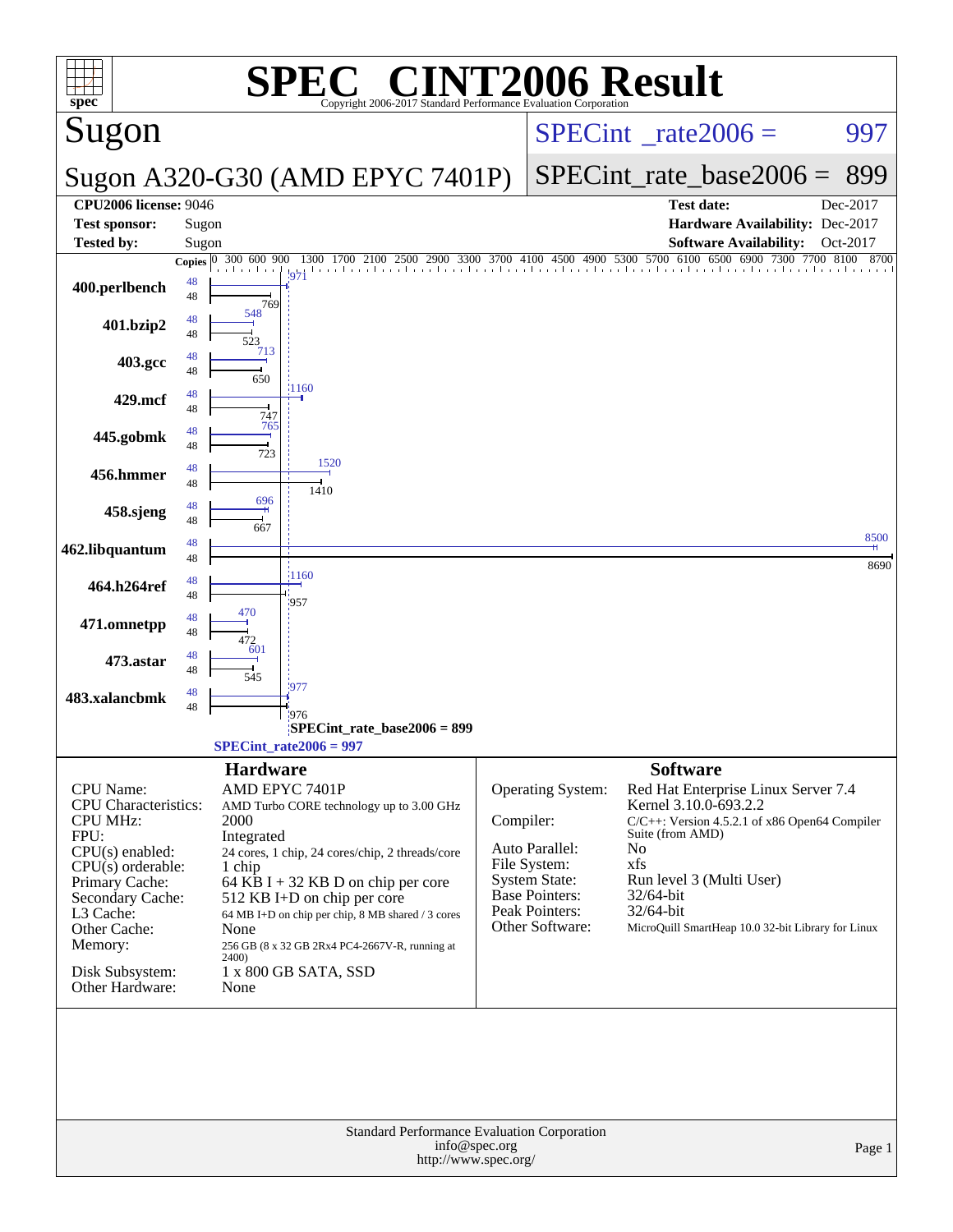

# Sugon

### Sugon A320-G30 (AMD EPYC 7401P)

SPECint rate $2006 = 997$ 

### [SPECint\\_rate\\_base2006 =](http://www.spec.org/auto/cpu2006/Docs/result-fields.html#SPECintratebase2006) 899

**[CPU2006 license:](http://www.spec.org/auto/cpu2006/Docs/result-fields.html#CPU2006license)** 9046 **[Test date:](http://www.spec.org/auto/cpu2006/Docs/result-fields.html#Testdate)** Dec-2017 **[Test sponsor:](http://www.spec.org/auto/cpu2006/Docs/result-fields.html#Testsponsor)** Sugon **[Hardware Availability:](http://www.spec.org/auto/cpu2006/Docs/result-fields.html#HardwareAvailability)** Dec-2017 **[Tested by:](http://www.spec.org/auto/cpu2006/Docs/result-fields.html#Testedby)** Sugon **[Software Availability:](http://www.spec.org/auto/cpu2006/Docs/result-fields.html#SoftwareAvailability)** Oct-2017

### **[Results Table](http://www.spec.org/auto/cpu2006/Docs/result-fields.html#ResultsTable)**

|                                                                                                          | <b>Base</b>   |                |            |                |       | <b>Peak</b>    |            |               |                |              |                |              |                |              |
|----------------------------------------------------------------------------------------------------------|---------------|----------------|------------|----------------|-------|----------------|------------|---------------|----------------|--------------|----------------|--------------|----------------|--------------|
| <b>Benchmark</b>                                                                                         | <b>Copies</b> | <b>Seconds</b> | Ratio      | <b>Seconds</b> | Ratio | <b>Seconds</b> | Ratio      | <b>Copies</b> | <b>Seconds</b> | <b>Ratio</b> | <b>Seconds</b> | <b>Ratio</b> | <b>Seconds</b> | <b>Ratio</b> |
| 400.perlbench                                                                                            | 48            | 609            | 770        | 612            | 766   | 610            | <b>769</b> | 48            | 481            | 974          | 484            | 968          | 483            | 971          |
| 401.bzip2                                                                                                | 48            | 885            | 523        | 885            | 523   | 880            | 526        | 48            | 846            | 547          | 844            | 549          | 845            | 548          |
| $403.\mathrm{gcc}$                                                                                       | 48            | 594            | <b>650</b> | 594            | 651   | 600            | 644        | 48            | 543            | 712          | 542            | 713          | 540            | 716          |
| $429$ .mcf                                                                                               | 48            | 586            | 748        | 592            | 739   | 586            | <b>747</b> | 48            | 373            | 1170         | 377            | 1160         | 378            | 1160         |
| $445$ .gobmk                                                                                             | 48            | 689            | 731        | 697            | 723   | 698            | 721        | 48            | 656            | 767          | 658            | 765          | 659            | 764          |
| 456.hmmer                                                                                                | 48            | 317            | 1410       | 318            | 1410  | 317            | 1410       | 48            | 295            | 1520         | 295            | 1520         | 295            | 1520         |
| $458$ .sjeng                                                                                             | 48            | 871            | 667        | 870            | 668   | 883            | 658l       | 48            | 790            | 735          | 835            | 696          | 835            | 696          |
| 462.libquantum                                                                                           | 48            | 114            | 8690       | 114            | 8700  | 114            | 8690       | 48            | 118            | 8460         | 117            | 8500         | 117            | 8500         |
| 464.h264ref                                                                                              | 48            | 1110           | 957        | 1111           | 956   | 1109           | 958        | 48            | 918            | 1160         | 917            | 1160         | 918            | 1160         |
| 471.omnetpp                                                                                              | 48            | 638            | 470        | 636            | 472   | 632            | 474        | 48            | 639            | 470          | 641            | 468          | 637            | 471          |
| 473.astar                                                                                                | 48            | 618            | 545        | 626            | 538   | 617            | 546        | 48            | 561            | 601          | 561            | 600          | 561            | 601          |
| 483.xalancbmk                                                                                            | 48            | 339            | 978        | 342            | 969   | 339            | 976        | 48            | 337            | 984          | 339            | 977          | 340            | 975          |
| Results appear in the order in which they were run. Bold underlined text indicates a median measurement. |               |                |            |                |       |                |            |               |                |              |                |              |                |              |

#### **[Submit Notes](http://www.spec.org/auto/cpu2006/Docs/result-fields.html#SubmitNotes)**

The config file option 'submit' was used. 'numactl' was used to bind copies to the cores. See the configuration file for details.

### **[Operating System Notes](http://www.spec.org/auto/cpu2006/Docs/result-fields.html#OperatingSystemNotes)**

'ulimit -s unlimited' was used to set environment stack size 'ulimit -l 2097152' was used to set environment locked pages in memory limit

runspec command invoked through numactl i.e.: numactl --interleave=all runspec <etc>

Set dirty\_ratio=8 to limit dirty cache to 8% of memory Set swappiness=1 to swap only if necessary Set zone\_reclaim\_mode=1 to free local node memory and avoid remote memory sync then drop\_caches=3 to reset caches before invoking runcpu

Transparent huge pages were enabled for this run (OS default)

Set vm/nr hugepages=43008 in /etc/sysctl.conf mount -t hugetlbfs nodev /mnt/hugepages

### **[Platform Notes](http://www.spec.org/auto/cpu2006/Docs/result-fields.html#PlatformNotes)**

BIOS settings: Determinism Slider = Power cTDP Control = Manual

Continued on next page

Standard Performance Evaluation Corporation [info@spec.org](mailto:info@spec.org) <http://www.spec.org/>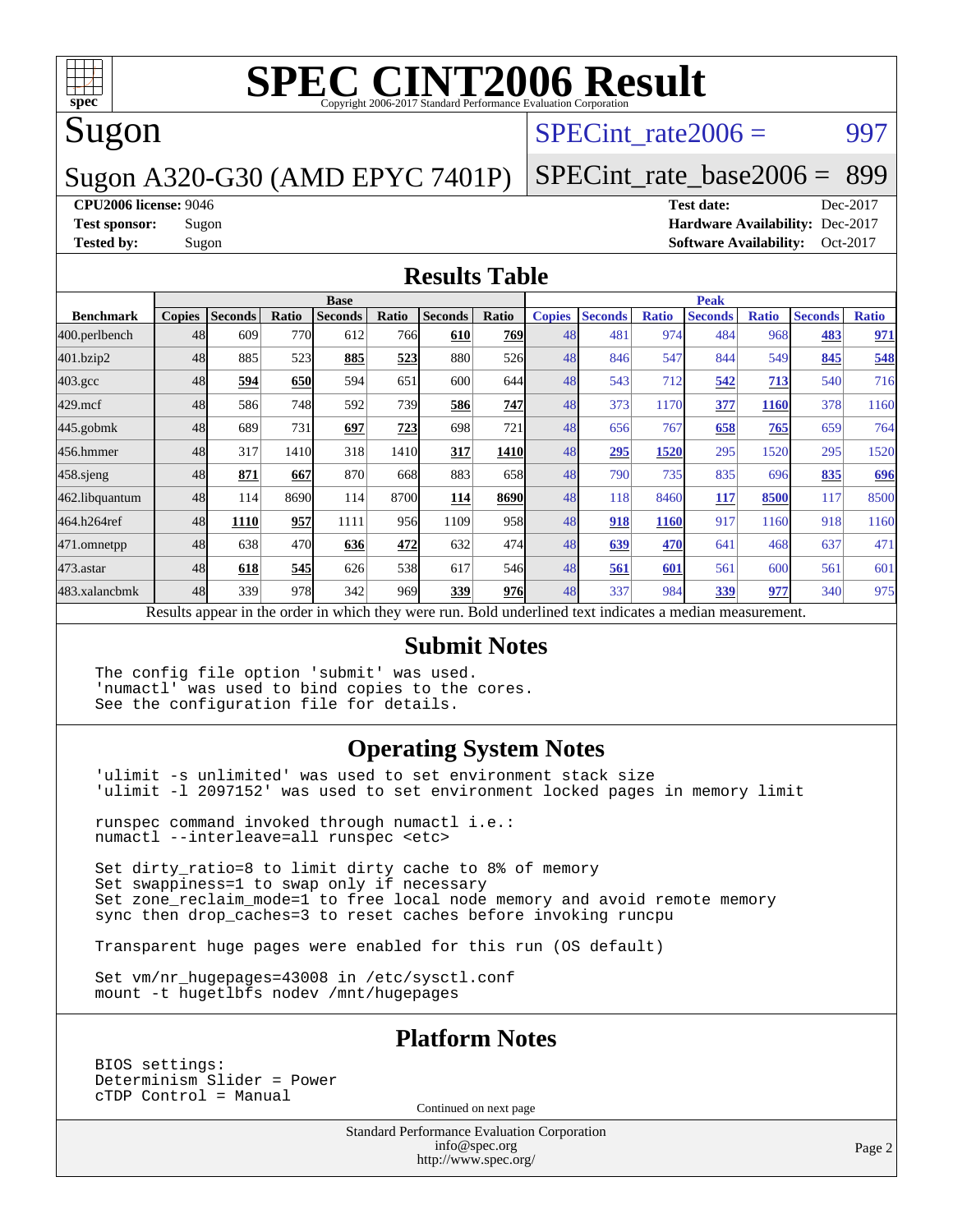

# Sugon

SPECint rate $2006 = 997$ 

Sugon A320-G30 (AMD EPYC 7401P)

[SPECint\\_rate\\_base2006 =](http://www.spec.org/auto/cpu2006/Docs/result-fields.html#SPECintratebase2006) 899 **[CPU2006 license:](http://www.spec.org/auto/cpu2006/Docs/result-fields.html#CPU2006license)** 9046 **[Test date:](http://www.spec.org/auto/cpu2006/Docs/result-fields.html#Testdate)** Dec-2017

**[Test sponsor:](http://www.spec.org/auto/cpu2006/Docs/result-fields.html#Testsponsor)** Sugon **[Hardware Availability:](http://www.spec.org/auto/cpu2006/Docs/result-fields.html#HardwareAvailability)** Dec-2017 **[Tested by:](http://www.spec.org/auto/cpu2006/Docs/result-fields.html#Testedby)** Sugon **[Software Availability:](http://www.spec.org/auto/cpu2006/Docs/result-fields.html#SoftwareAvailability)** Oct-2017

### **[Platform Notes \(Continued\)](http://www.spec.org/auto/cpu2006/Docs/result-fields.html#PlatformNotes)**

 $C TDP = 200$ 

#### **[General Notes](http://www.spec.org/auto/cpu2006/Docs/result-fields.html#GeneralNotes)**

Environment variables set by runspec before the start of the run: HUGETLB\_LIMIT = "896" LD\_LIBRARY\_PATH = "/home/cpu2006/amd1603-rate-libs-revB/32:/home/cpu2006/amd1603-rate-libs-revB/64"

The binaries were built with the AMD supported x86 Open64 Compiler Suite, which is only available from AMD at <http://developer.amd.com/tools-and-sdks/cpu-development/x86-open64-compiler-suite/> Binaries were compiled on a system with 2 x AMD Opteron 6378 chips + 128 GB Memory using RHEL 6.3

### **[Base Compiler Invocation](http://www.spec.org/auto/cpu2006/Docs/result-fields.html#BaseCompilerInvocation)**

[C benchmarks](http://www.spec.org/auto/cpu2006/Docs/result-fields.html#Cbenchmarks): [opencc](http://www.spec.org/cpu2006/results/res2017q4/cpu2006-20171211-50957.flags.html#user_CCbase_Fopencc)

[C++ benchmarks:](http://www.spec.org/auto/cpu2006/Docs/result-fields.html#CXXbenchmarks) [openCC](http://www.spec.org/cpu2006/results/res2017q4/cpu2006-20171211-50957.flags.html#user_CXXbase_FopenCC)

## **[Base Portability Flags](http://www.spec.org/auto/cpu2006/Docs/result-fields.html#BasePortabilityFlags)**

 400.perlbench: [-DSPEC\\_CPU\\_LP64](http://www.spec.org/cpu2006/results/res2017q4/cpu2006-20171211-50957.flags.html#b400.perlbench_basePORTABILITY_DSPEC_CPU_LP64) [-DSPEC\\_CPU\\_LINUX\\_X64](http://www.spec.org/cpu2006/results/res2017q4/cpu2006-20171211-50957.flags.html#b400.perlbench_baseCPORTABILITY_DSPEC_CPU_LINUX_X64) 401.bzip2: [-DSPEC\\_CPU\\_LP64](http://www.spec.org/cpu2006/results/res2017q4/cpu2006-20171211-50957.flags.html#suite_basePORTABILITY401_bzip2_DSPEC_CPU_LP64) 403.gcc: [-DSPEC\\_CPU\\_LP64](http://www.spec.org/cpu2006/results/res2017q4/cpu2006-20171211-50957.flags.html#suite_basePORTABILITY403_gcc_DSPEC_CPU_LP64) 429.mcf: [-DSPEC\\_CPU\\_LP64](http://www.spec.org/cpu2006/results/res2017q4/cpu2006-20171211-50957.flags.html#suite_basePORTABILITY429_mcf_DSPEC_CPU_LP64) 445.gobmk: [-DSPEC\\_CPU\\_LP64](http://www.spec.org/cpu2006/results/res2017q4/cpu2006-20171211-50957.flags.html#suite_basePORTABILITY445_gobmk_DSPEC_CPU_LP64) 456.hmmer: [-DSPEC\\_CPU\\_LP64](http://www.spec.org/cpu2006/results/res2017q4/cpu2006-20171211-50957.flags.html#suite_basePORTABILITY456_hmmer_DSPEC_CPU_LP64) 458.sjeng: [-DSPEC\\_CPU\\_LP64](http://www.spec.org/cpu2006/results/res2017q4/cpu2006-20171211-50957.flags.html#suite_basePORTABILITY458_sjeng_DSPEC_CPU_LP64) 462.libquantum: [-DSPEC\\_CPU\\_LP64](http://www.spec.org/cpu2006/results/res2017q4/cpu2006-20171211-50957.flags.html#suite_basePORTABILITY462_libquantum_DSPEC_CPU_LP64) [-DSPEC\\_CPU\\_LINUX](http://www.spec.org/cpu2006/results/res2017q4/cpu2006-20171211-50957.flags.html#b462.libquantum_baseCPORTABILITY_DSPEC_CPU_LINUX) 464.h264ref: [-DSPEC\\_CPU\\_LP64](http://www.spec.org/cpu2006/results/res2017q4/cpu2006-20171211-50957.flags.html#suite_basePORTABILITY464_h264ref_DSPEC_CPU_LP64) 483.xalancbmk: [-DSPEC\\_CPU\\_LINUX](http://www.spec.org/cpu2006/results/res2017q4/cpu2006-20171211-50957.flags.html#b483.xalancbmk_baseCXXPORTABILITY_DSPEC_CPU_LINUX)

### **[Base Optimization Flags](http://www.spec.org/auto/cpu2006/Docs/result-fields.html#BaseOptimizationFlags)**

[C benchmarks](http://www.spec.org/auto/cpu2006/Docs/result-fields.html#Cbenchmarks):

[-Ofast](http://www.spec.org/cpu2006/results/res2017q4/cpu2006-20171211-50957.flags.html#user_CCbase_F-Ofast) [-CG:local\\_sched\\_alg=1](http://www.spec.org/cpu2006/results/res2017q4/cpu2006-20171211-50957.flags.html#user_CCbase_F-CG:local_sched_alg_2175ca61f1a2717f1ec57b14995b9e7a) [-INLINE:aggressive=ON](http://www.spec.org/cpu2006/results/res2017q4/cpu2006-20171211-50957.flags.html#user_CCbase_F-INLINE:aggressive_1968a21fda3b9e485676870015f71302) [-IPA:plimit=8000](http://www.spec.org/cpu2006/results/res2017q4/cpu2006-20171211-50957.flags.html#user_CCbase_F-IPA:plimit_92cba83f3d47f09c7d5368fda93ddbd7) [-IPA:small\\_pu=100](http://www.spec.org/cpu2006/results/res2017q4/cpu2006-20171211-50957.flags.html#user_CCbase_F-IPA:small_pu_900a09767c6929d55c26ea3d32399996) [-HP:bd=2m:heap=2m](http://www.spec.org/cpu2006/results/res2017q4/cpu2006-20171211-50957.flags.html#user_CCbase_F-HUGEPAGE_539c723a9f9bd1bd95cd839aeb740bae) [-mso](http://www.spec.org/cpu2006/results/res2017q4/cpu2006-20171211-50957.flags.html#user_CCbase_F-mso) [-LNO:prefetch=2](http://www.spec.org/cpu2006/results/res2017q4/cpu2006-20171211-50957.flags.html#user_CCbase_F-LNO:prefetch_9aee81855ba0592a3c8a40ba7b041143) [-march=bdver1](http://www.spec.org/cpu2006/results/res2017q4/cpu2006-20171211-50957.flags.html#user_CCbase_F-march_fdb9f2653a6b3eaa60be4cf93a9ba5f3) [-mno-fma4](http://www.spec.org/cpu2006/results/res2017q4/cpu2006-20171211-50957.flags.html#user_CCbase_F-mno-fma4_e29f3a785f8b63ba2d60793d5b1cf4c3) [-mno-xop](http://www.spec.org/cpu2006/results/res2017q4/cpu2006-20171211-50957.flags.html#user_CCbase_F-mno-xop) [-mno-tbm](http://www.spec.org/cpu2006/results/res2017q4/cpu2006-20171211-50957.flags.html#user_CCbase_F-mno-tbm)

[C++ benchmarks:](http://www.spec.org/auto/cpu2006/Docs/result-fields.html#CXXbenchmarks)

```
-Ofast -m32 -INLINE:aggressive=on -CG:cmp_peep=on -D__OPEN64_FAST_SET
-march=bdver1 -mno-fma4 -mno-xop -mno-tbm
-L/root/work/libraries/SmartHeap-10/lib -lsmartheap
```
Standard Performance Evaluation Corporation [info@spec.org](mailto:info@spec.org) <http://www.spec.org/>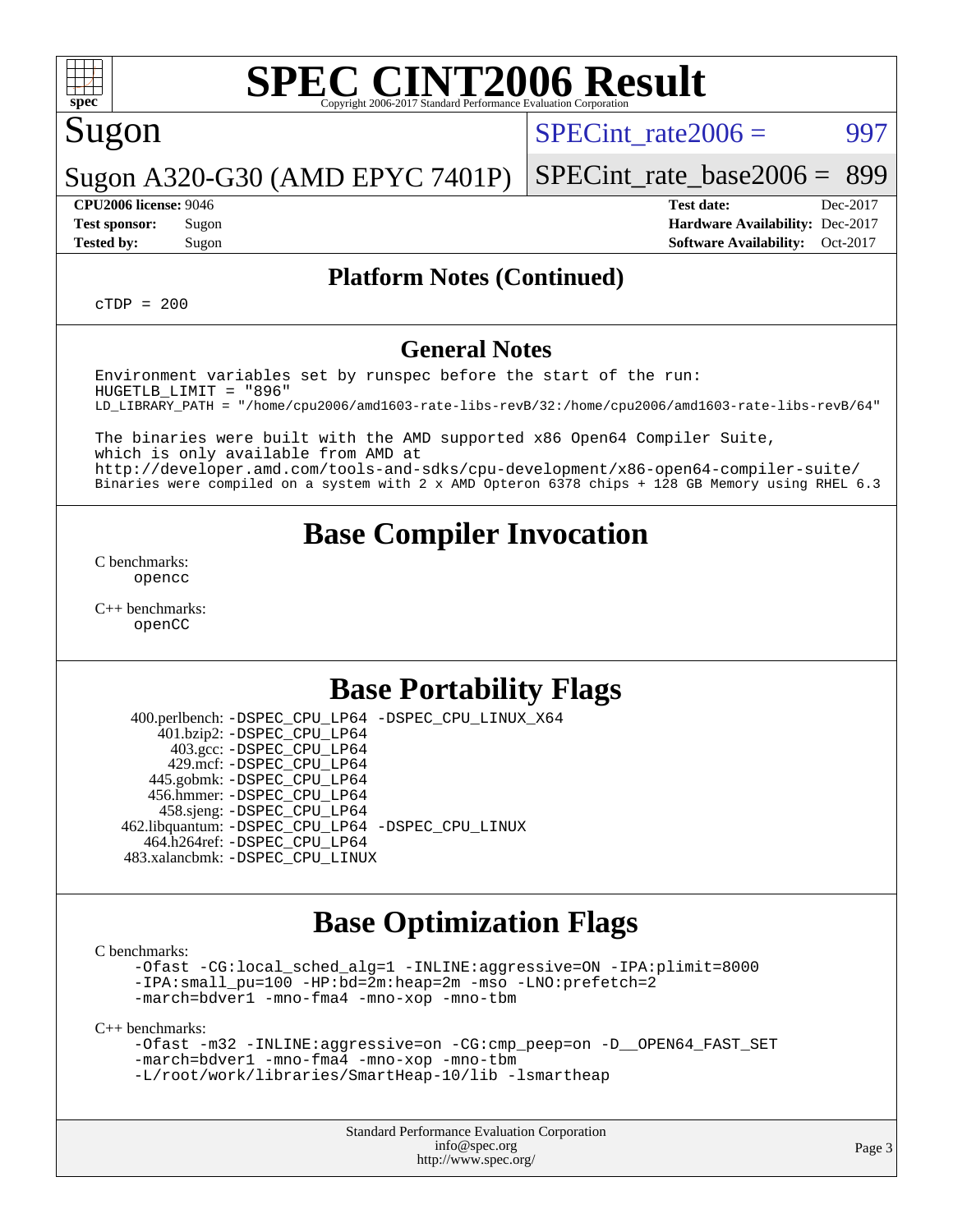

# Sugon

 $SPECTnt_rate2006 = 997$ 

Sugon A320-G30 (AMD EPYC 7401P)

**[Tested by:](http://www.spec.org/auto/cpu2006/Docs/result-fields.html#Testedby)** Sugon **[Software Availability:](http://www.spec.org/auto/cpu2006/Docs/result-fields.html#SoftwareAvailability)** Oct-2017

[SPECint\\_rate\\_base2006 =](http://www.spec.org/auto/cpu2006/Docs/result-fields.html#SPECintratebase2006) 899

**[CPU2006 license:](http://www.spec.org/auto/cpu2006/Docs/result-fields.html#CPU2006license)** 9046 **[Test date:](http://www.spec.org/auto/cpu2006/Docs/result-fields.html#Testdate)** Dec-2017 **[Test sponsor:](http://www.spec.org/auto/cpu2006/Docs/result-fields.html#Testsponsor)** Sugon **[Hardware Availability:](http://www.spec.org/auto/cpu2006/Docs/result-fields.html#HardwareAvailability)** Dec-2017

# **[Peak Compiler Invocation](http://www.spec.org/auto/cpu2006/Docs/result-fields.html#PeakCompilerInvocation)**

[C benchmarks](http://www.spec.org/auto/cpu2006/Docs/result-fields.html#Cbenchmarks): [opencc](http://www.spec.org/cpu2006/results/res2017q4/cpu2006-20171211-50957.flags.html#user_CCpeak_Fopencc)

[C++ benchmarks:](http://www.spec.org/auto/cpu2006/Docs/result-fields.html#CXXbenchmarks) [openCC](http://www.spec.org/cpu2006/results/res2017q4/cpu2006-20171211-50957.flags.html#user_CXXpeak_FopenCC)

## **[Peak Portability Flags](http://www.spec.org/auto/cpu2006/Docs/result-fields.html#PeakPortabilityFlags)**

 400.perlbench: [-DSPEC\\_CPU\\_LP64](http://www.spec.org/cpu2006/results/res2017q4/cpu2006-20171211-50957.flags.html#b400.perlbench_peakPORTABILITY_DSPEC_CPU_LP64) [-DSPEC\\_CPU\\_LINUX\\_X64](http://www.spec.org/cpu2006/results/res2017q4/cpu2006-20171211-50957.flags.html#b400.perlbench_peakCPORTABILITY_DSPEC_CPU_LINUX_X64) 401.bzip2: [-DSPEC\\_CPU\\_LP64](http://www.spec.org/cpu2006/results/res2017q4/cpu2006-20171211-50957.flags.html#suite_peakPORTABILITY401_bzip2_DSPEC_CPU_LP64) 445.gobmk: [-DSPEC\\_CPU\\_LP64](http://www.spec.org/cpu2006/results/res2017q4/cpu2006-20171211-50957.flags.html#suite_peakPORTABILITY445_gobmk_DSPEC_CPU_LP64) 456.hmmer: [-DSPEC\\_CPU\\_LP64](http://www.spec.org/cpu2006/results/res2017q4/cpu2006-20171211-50957.flags.html#suite_peakPORTABILITY456_hmmer_DSPEC_CPU_LP64) 458.sjeng: [-DSPEC\\_CPU\\_LP64](http://www.spec.org/cpu2006/results/res2017q4/cpu2006-20171211-50957.flags.html#suite_peakPORTABILITY458_sjeng_DSPEC_CPU_LP64) 462.libquantum: [-DSPEC\\_CPU\\_LP64](http://www.spec.org/cpu2006/results/res2017q4/cpu2006-20171211-50957.flags.html#suite_peakPORTABILITY462_libquantum_DSPEC_CPU_LP64) [-DSPEC\\_CPU\\_LINUX](http://www.spec.org/cpu2006/results/res2017q4/cpu2006-20171211-50957.flags.html#b462.libquantum_peakCPORTABILITY_DSPEC_CPU_LINUX) 464.h264ref: [-DSPEC\\_CPU\\_LP64](http://www.spec.org/cpu2006/results/res2017q4/cpu2006-20171211-50957.flags.html#suite_peakPORTABILITY464_h264ref_DSPEC_CPU_LP64) 473.astar: [-DSPEC\\_CPU\\_LP64](http://www.spec.org/cpu2006/results/res2017q4/cpu2006-20171211-50957.flags.html#suite_peakPORTABILITY473_astar_DSPEC_CPU_LP64) 483.xalancbmk: [-DSPEC\\_CPU\\_LINUX](http://www.spec.org/cpu2006/results/res2017q4/cpu2006-20171211-50957.flags.html#b483.xalancbmk_peakCXXPORTABILITY_DSPEC_CPU_LINUX)

# **[Peak Optimization Flags](http://www.spec.org/auto/cpu2006/Docs/result-fields.html#PeakOptimizationFlags)**

[C benchmarks](http://www.spec.org/auto/cpu2006/Docs/result-fields.html#Cbenchmarks):

| 400.perlbench: -fb_create fbdata(pass 1) -fb_opt fbdata(pass 2) -Ofast<br>-LNO:prefetch=2 -LNO:opt=0 -IPA:plimit=20000<br>-OPT:unroll_times_max=8 -OPT:unroll_size=256<br>-OPT:unroll_level=2 -OPT:keep_ext=on -WOPT:if_conv=0<br>-WOPT:sib=on -CG:local_sched_alg=1 -CG:unroll_fb_req=on<br>-CG:movext_icmp=off -HP:bd=2m:heap=2m -march=bdver1<br>-mno-fma4 -GRA:aggr_loop_splitting=off<br>-GRA:loop_splitting=off |        |
|-----------------------------------------------------------------------------------------------------------------------------------------------------------------------------------------------------------------------------------------------------------------------------------------------------------------------------------------------------------------------------------------------------------------------|--------|
| 401.bzip2: -fb_create fbdata(pass 1) -fb_opt fbdata(pass 2) -Ofast<br>-LNO: prefetch=2 -LNO: pf2=0 -OPT: alias=disjoint<br>-OPT:goto=off -CG:local_sched_alg=1 -HP:bdt=2m:heap=2m<br>-march=bdver2 -WB, -mno-fma4 -mno-tbm -mno-xop                                                                                                                                                                                   |        |
| 403.gcc: -fb_create fbdata(pass 1) -fb_opt fbdata(pass 2) -Ofast<br>-LNO:trip_count=256 -CG:cmp_peep=on -CG:pre_minreg_level=2<br>-m32 -HP:bdt=2m:heap=2m -GRA:unspill=on -IPA:small_pu=200<br>-WOPT:sib=on -march=bdver2 -mno-fma4 -WB, -mno-tbm<br>-mno-xop                                                                                                                                                         |        |
| 429.mcf: -03 -OPT:unroll_times_max=5 -ipa -INLINE:aggressive=on<br>-CG:gcm=off -CG:dsched=on -GRA:prioritize_by_density=on<br>-m32 -HP:bdt=2m:heap=2m -mso -march=bdver1 -mno-fma4                                                                                                                                                                                                                                    |        |
| Continued on next page                                                                                                                                                                                                                                                                                                                                                                                                |        |
| Standard Performance Evaluation Corporation<br>info@spec.org<br>http://www.spec.org/                                                                                                                                                                                                                                                                                                                                  | Page 4 |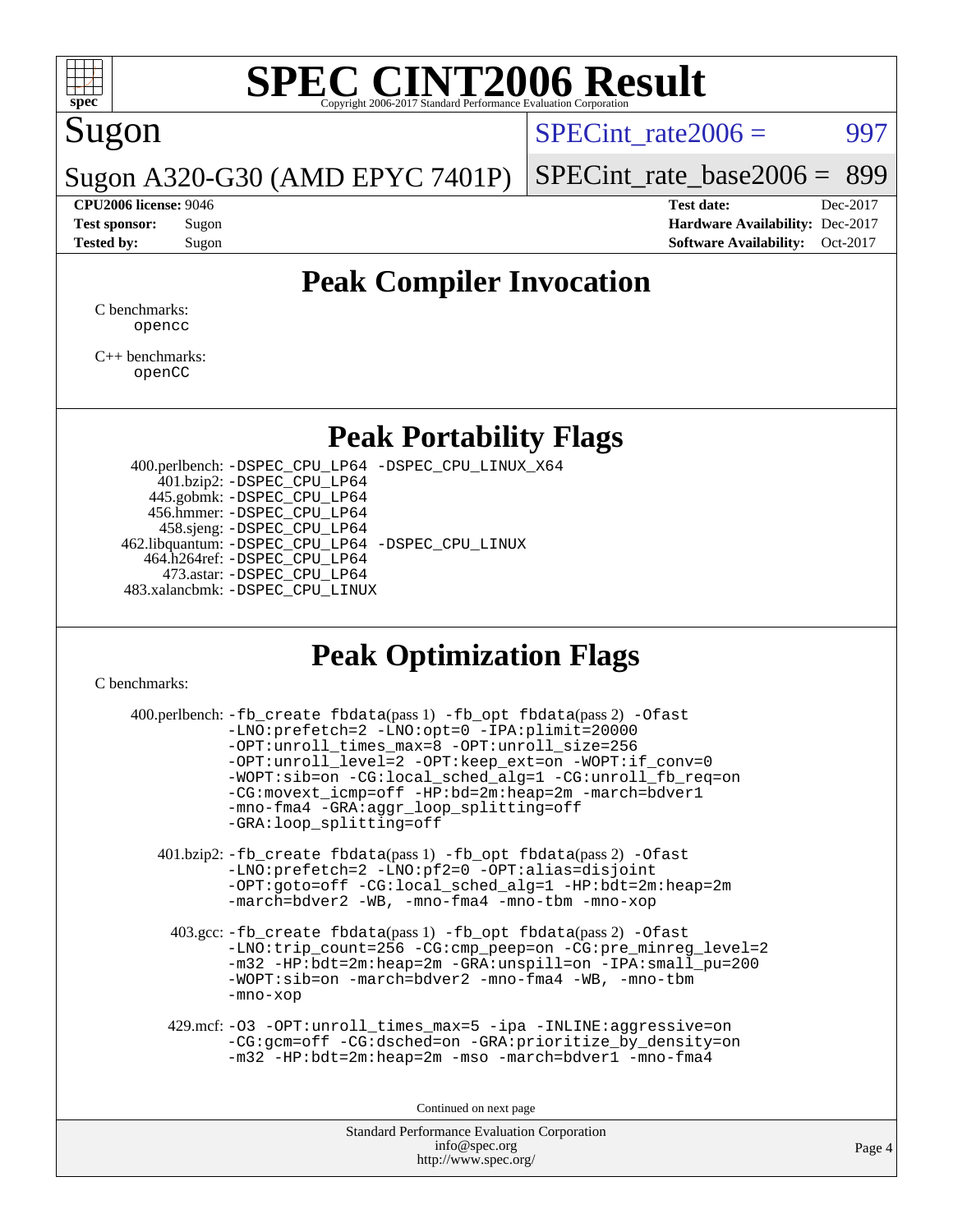

Sugon

 $SPECTnt_rate2006 = 997$ 

Sugon A320-G30 (AMD EPYC 7401P)

[SPECint\\_rate\\_base2006 =](http://www.spec.org/auto/cpu2006/Docs/result-fields.html#SPECintratebase2006) 899

**[CPU2006 license:](http://www.spec.org/auto/cpu2006/Docs/result-fields.html#CPU2006license)** 9046 **[Test date:](http://www.spec.org/auto/cpu2006/Docs/result-fields.html#Testdate)** Dec-2017 **[Test sponsor:](http://www.spec.org/auto/cpu2006/Docs/result-fields.html#Testsponsor)** Sugon **[Hardware Availability:](http://www.spec.org/auto/cpu2006/Docs/result-fields.html#HardwareAvailability)** Dec-2017 **[Tested by:](http://www.spec.org/auto/cpu2006/Docs/result-fields.html#Testedby)** Sugon **[Software Availability:](http://www.spec.org/auto/cpu2006/Docs/result-fields.html#SoftwareAvailability)** Oct-2017

# **[Peak Optimization Flags \(Continued\)](http://www.spec.org/auto/cpu2006/Docs/result-fields.html#PeakOptimizationFlags)**

|                   | Standard Performance Evaluation Corporation<br>info@spec.org                                                                                                                                                                                                                                                                                              | Page |
|-------------------|-----------------------------------------------------------------------------------------------------------------------------------------------------------------------------------------------------------------------------------------------------------------------------------------------------------------------------------------------------------|------|
|                   | -CG:local_sched=off -CG:p2align=1 -GRA:unspill=on<br>-TENV:frame_pointer=off -fno-emit-exceptions -march=bdver2<br>$-mno-fma4$<br>-L/root/work/libraries/SmartHeap-10/lib -lsmartheap                                                                                                                                                                     |      |
|                   | 483.xalancbmk: -Ofast -LNO:prefetch=2 -OPT:unroll_size=512<br>-OPT:unroll_times_max=8 -D__OPEN64_FAST_SET<br>-INLINE:aggressive=on -m32 -CG:cmp_peep=on                                                                                                                                                                                                   |      |
|                   | 473.astar: -fb_create fbdata(pass 1) -fb_opt fbdata(pass 2) -Ofast<br>-WOPT:if_conv=0 -WOPT:sib=on -CG:divrem_opt=on<br>-CG:p2align=1 -CG:dsched=on -GRA:optimize_boundary=on<br>-OPT:alias=disjoint -INLINE:aggressive=on<br>-IPA: small_pu=3000 -IPA: plimit=3000 -HP: bdt=2m: heap=2m<br>-march=bdver1 -mno-fma4                                       |      |
|                   | 471.omnetpp: -Ofast -m32 -INLINE:aggressive=on -CG:cmp_peep=on<br>-WOPT:sib=on -D__OPEN64_FAST_SET -march=bdver2 -mno-fma4<br>-L/root/work/libraries/SmartHeap-10/lib -lsmartheap                                                                                                                                                                         |      |
| $C++$ benchmarks: |                                                                                                                                                                                                                                                                                                                                                           |      |
|                   | 464.h264ref: -fb_create fbdata(pass 1) -fb_opt fbdata(pass 2) -03<br>-OPT:unroll_size=256 -OPT:unroll_times_max=2<br>-IPA:plimit=20000 -OPT:alias=disjoint -CG:ptr_load_use=0<br>-CG:local_sched_alg=1 -HP:bdt=2m:heap=2m -march=bdver1<br>$-mno-fma4$                                                                                                    |      |
|                   | 462.libquantum: -Ofast -mso -OPT:unroll_size=512 -OPT:unroll_times_max=16<br>-LNO:prefetch=2 -LNO:prefetch ahead=4 -LNO:pf2=0<br>-CG:local sched alg=1 -CG:p2align=0 -INLINE:aggressive=ON<br>-IPA:plimit=15000 -IPA:small_pu=100<br>-HP:bdt=2m:heap=2m,limit=300 -march=bdver2 -mno-fma4                                                                 |      |
|                   | 458.sjeng: -fb_create fbdata(pass 1) -fb_opt fbdata(pass 2) -Ofast<br>-CG:ptr_load_use=0 -CG:divrem_opt=on -CG:movext_icmp=off<br>-CG:locs_best=on -LNO:full_unroll=10 -IPA:pu_reorder=2<br>$-HP: \text{heap=2m}: \text{bd=2m} - \text{WOPT}: \text{sib=on} - \text{march=bdver1} - \text{mno-fma4}$                                                      |      |
|                   | 456.hmmer: -fb_create fbdata(pass 1) -fb_opt fbdata(pass 2) -Ofast<br>-LNO: prefetch=2 -OPT: alias=disjoint<br>-OPT:unroll_times_max=16 -OPT:unroll_size=512<br>-OPT:unroll_level=2 -OPT:keep_ext=on -CG:cflow=0<br>-CG:cmp_peep=on -CG:pre_local_sched=off -HP:bdt=2m:heap=2m<br>-CG:p2align=0 -CG:load exe=3 -CG:dsched=on -march=bdver1<br>$-mno-fma4$ |      |
|                   | 445.gobmk: -fb_create fbdata(pass 1) -fb_opt fbdata(pass 2) -Ofast<br>-OPT:unroll_size=256 -OPT:unroll_times_max=8<br>-OPT: keep_ext=on -IPA: plimit=750 -IPA: min_hotness=300<br>-IPA:pu_reorder=1 -LNO:ignore_feedback=off -WOPT:if_conv=2<br>-HP:bd=2m:heap=2m -march=bdver1 -mno-fma4                                                                 |      |

<http://www.spec.org/>